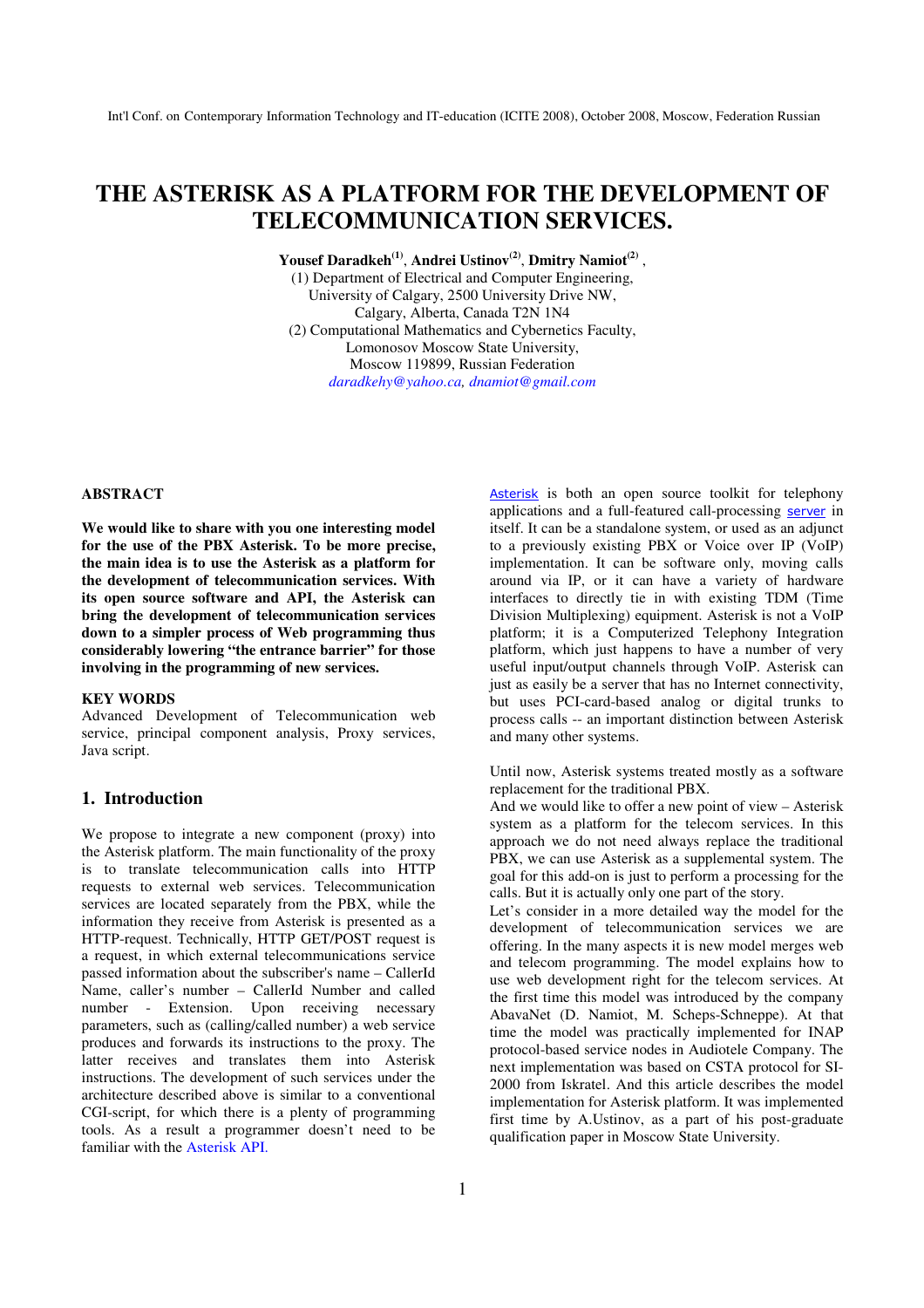Int'l Conf. on Contemporary Information Technology and IT-education (ICITE 2008), October 2008, Moscow, Federation Russian

# **2. Web Service**

This new approach introduces the proxy-based lightweight framework for providing the secure access to the Web services being requested by the clients. The basic idea is to deploy a proxy Web service that receives the request from the end client on behalf of the actual Web service. The proxy service authenticates the end client by validating the client's credentials, which he/she had sent

Along with the Web service request. If the client is authenticated successfully, he/she will be given access to the requested service.



Figure 1: Its global framework is shown below.

As seen the AGI-proxy component is at the heart of the model. The AGI-proxy is a Java-based application implemented on the basis of FastAGI, an open source library. The AGI-proxy is installed directly on the PBX Asterisk side.

In fact, the Asterisk represents the same thing for the AGI-proxy, as the J2EE container does for a Java-servlet. All calling massages produced by the Asterisk come to the proxy within the method service with two parameters: interfaces AgiRequest and AgiChannel. Through the first parameter one can get the information about the calls (caller name / number, called number, context of the call, feed settings, etc.) and through the second one the interaction with the Asterisk is carried out (call termination, transfer mode and etc.). Subscriber's name (CallerIdName), caller's number (CallerIdNumber) and called number (Extension) are wrapped within a stringparameter by the AGI-proxy. Then the AGI-proxy executes an HTTP request on its behalf to an external web service, whose URL is set in the configuration. The response from the invoked service is seen as an indication to what to do with the call. The call may be terminated or redirected to a specified number; a media file may be played. The instructions returned by an external service must be presented in an xml-format. It has a very simple scheme. For example:

<method> - this section specify a method <method-name> - describes a name for the method <method-param> - this section describes a parameter <param-name> - describes a name for the parameter <param-value> - describes a value for the parameter <param-type> - describes a type for the parameter

An example of the typical response of a web service is shown below:

```
 <xml version="1.0" encoding="UTF-8" ?> 
<methods> 
  <method> 
  <method-name>playMediaFile</method-
name> 
   <method-param> 
   <param-name>MediaFile</param-name> 
   <param-type>String</param-type> 
   <param-value>demo</param-value> 
  </method-param> 
  </method> 
</methods>
```
On receiving this xml-response, the proxy will play the media file "demo" (playMadiaFile).

And the following figure displays call sequence in our approach:



 Figure.2: architecture the sequence of calls is reduced to a very simple diagram.

As you see at the first hand the incoming call is accepted by Asterisk (variant: by the legacy PBX, forwards the calls to Asterisk). Asterisk terminates the incoming call on our proxy. As the result of incoming call this proxy distributes the ordinary HTTP request down to the service. And the response from this service (yes, just